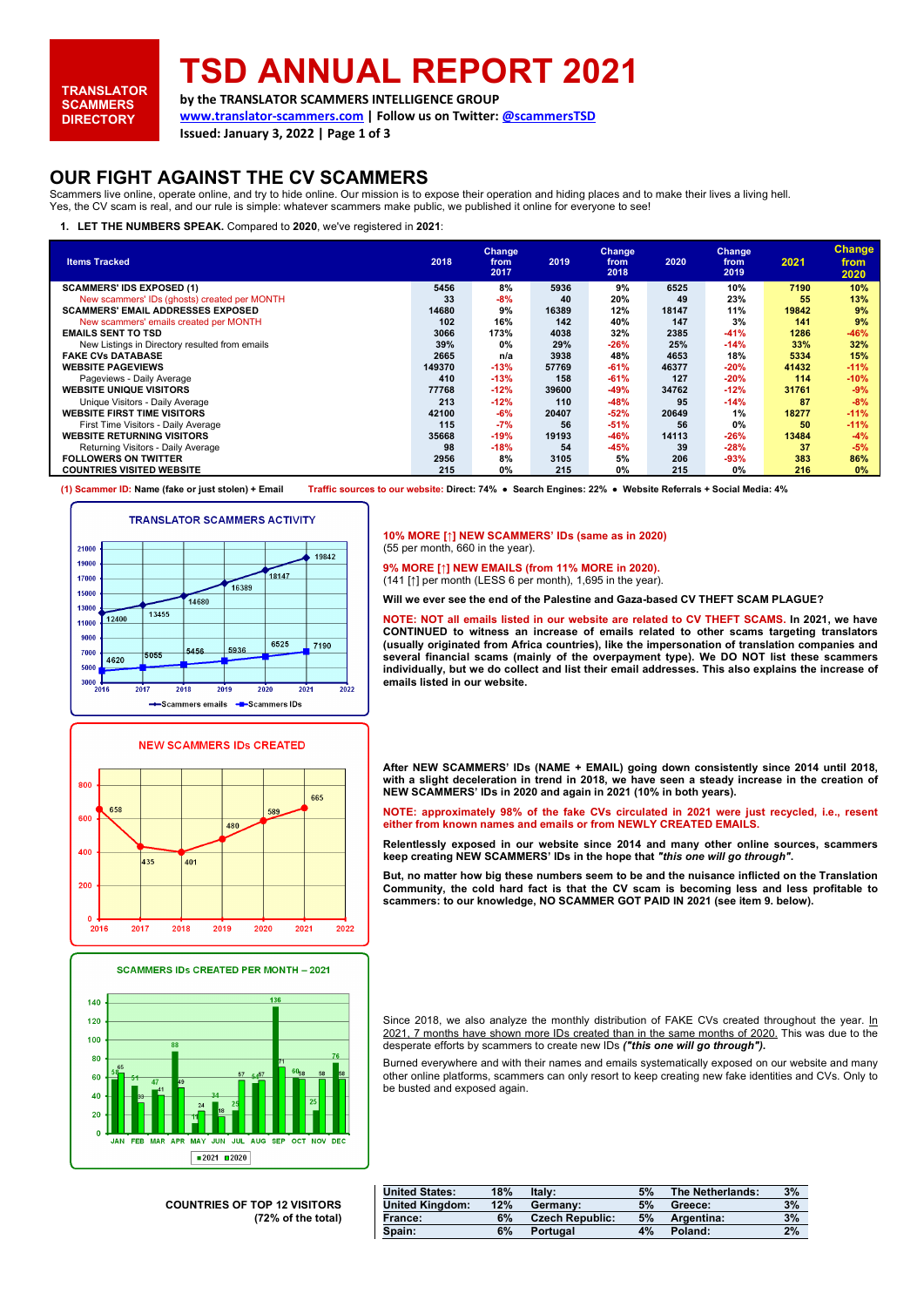**TRANSLATOR SCAMMERS DIRECTORY**

# **TSD ANNUAL REPORT 2021**

**by the TRANSLATOR SCAMMERS INTELLIGENCE GROUP**

**www.translator-scammers.com | Follow us on Twitter[: @scammersTSD](https://twitter.com/ScammersTsd)**

**Issued: January 3, 2022 | Page 2 of 3**

- **2. WHAT ABOUT THE INCREASE IN NEW SCAMMERS IDs FROM 2019 TO 2021?** This increase is due to these main reasons:
	- **2.1** Exposed everywhere since 2014, Palestinian scammers kept on creating new IDs. While we cannot measure how many of these resulted from CVs voluntarily sent by gullible translators to scammers in response to their infamous "Authorization and Agreement" pitches, their number **MAY NOT BE negligible**;
	- **2.2** Several giveaways left by the scammers in their emails and other documents **(see 4. below)**, lead us to believe that new operators, mainly from Gaza (Palestine), have joined the scamming "business". However, luckily for us all, most of these operators keep showing ridiculously low skills in their craft, and; **2.3** More translators and companies have joined the fight against scammers, leading to more scammers being exposed.
- 
- **3. WHAT WERE THE CV SCAMMERS UP TO IN 2021?** In one word, more of the same. But with some new twists:
	- **3.1** Creating new emails for their fantasy or stolen identities, in the hope that *"this one will go through"*; **3.2** Using the same genuine CVs to create several other fake CVs (sometimes the same CV has been used to create 5, 8, 12 different fake CVs).
- **4. ABOUT THE GEOGRAPHIC ORIGIN OF THE CV SCAM.** Most of the CV scammers are still located in Arab countries (namely Palestine and Gaza, about 99%) or other Eastern Europe and Asian countries (namely, India, Bangladesh or China). Recently, most of the emails from Palestinian scammers began showing interesting telltales in their headers:

| Received:from AHMAD-PC (158.140.97.120) by VI1PR08CA025 |
|---------------------------------------------------------|
| with Microsoft SMTP Server (version=TLS1_0, cipher-     |
| 15.20.3261.17 via Frontend Transport; Wed, 5 Aug 20     |
| X-TMN: [MrwNvSfaJx7Hxc4qqmj16MibhFkQxFMC]               |
| <b>TrafficType:Email:</b>                               |

**Received:from b** 4.111.92 by AM0PR05CA0 with Microsoft SMTP Server (version=TLS1\_0, cip 15.20.3216.22 via Frontend Transport; Mon, 27 Ju X-TMN:[hQlHWsq2MNuy6SbL32ZHZ/B9UTJIz0G0] TrafficTyne: Email

Received:from ALNajjar-PC ([85.114.111 921 by smtp.gma cinher=ECDHE-ECDSA-AES128-SHA hits=128/128 Message-ID:<5f2bb8a4.1c69fb81.6116b.8805@mx.google.co Date: Thu, 06 Aug 2020 01:00:36 -0700 (PDT) Date:6 A **CONTENDIO** 

Of course, the **[IP addresses shown on the email headers belong to Palestine/Gaza ISPs,](http://www.translator-scammers.com/translator-scammers-info.htm#who)** and the analysis of these telltales confirmed what we already knew: the CV scam is not some playful operation carried out by some small group of Palestinians willing to make a fast buck. Rather, it is a vast and well networked operation, as we can see the very same fake CVs (maybe kept in a shared pool), some already being circulated for years, being sent from different computers with various Palestinian/Gaza IP addresses. Ridiculously, some real (and blind) translators still believe that Gaza scammers are just "scapegoats" of any unnamed scammers and, even when faced with proof of their geographic location in Whois data for their scamming websites, they still claim that "these data can be faked"!

**So far, more than 3000 emails sent by Gaza scammers show these telltales: 1263 from confirmed Gaza sources (tagged "Gaza") and 1737 showing the IDs and IPs of their computers (tagged "77\*" on th[e PDF Directory\)](http://www.translator-scammers.com/downloadmanager/click.php?id=1). From one computer alone – ALNajjar-PC, tagged "771" – more than 716 fake CVs have been sent to prospective victims. These numbers keep growing by the day.**

- **5. WARNING JOB POSTERS.** We continued warning translation jobs posters about the high probability of their offers being also answered by scammers with fake CVs. **We REITERATE that the inclusion of advisories in the translation job posts pages warning about this risk and the need for a careful vetting of all applicants would be a great service to all in the Translation Community.**
- **6. CV SCAMMERS PROFILES IN TRANSLATORS' PORTALS.** Scammers see (and use) translator portals as a fast and cheap way to get some sort of online<br>footprint and "professional credibility", and, yet, shamefully and with almost continues being very slow in deleting scammers' profiles from their lists. **In ou[r Translator Scammers Directory](http://www.translator-scammers.com/downloadmanager/click.php?id=1) (PDF edition) (downloaded 4258 / 9786 times in 2020), we now have a section listing 213 profiles (177 in 2020) kept by scammers in Translators Portals.**
- **7. DATABASE OF FAKE CVs**. The **Database of Fake CVs (yes, the fake CVs themselves)** now has **5334 files (4653 in 2020)**. More fake CVs are constantly being added as they are processed or become available. Also, please read the information about accessing the database **very carefully**.
- **8. WHERE SCAMMERS LIVE.** The **[Directory of FAKE OR STOLEN addresses, phone numbers, VAT numbers and other ID data shown on the scammers'](http://www.translator-scammers.com/downloadmanager/click.php?id=3)  [CVs](http://www.translator-scammers.com/downloadmanager/click.php?id=3)** continues to grow. It now contains **3842 entries (3655 in 2020)** and is one more useful tool in the fight against translator scammers.
- **9. A SCAMMER EXPOSED IS A SCAMMER BUSTED:** more than exposing scammers by the thousands, our work can be seen as more effective when scammers are denied working as false translators or simply busted, when they were already believing to be home free and waiting for their money. Below, is a summary of such successful busts **registered in 2021**, without any payment to scammers being reported (which doesn't mean that they didn't occur in other instances):

| Scammer's name                                    | <b>Scammer's email</b>                                          | <b>PayPal ID</b><br>used by scammer               | Country<br>where<br>busted | <b>Scam</b><br>outcome | <b>Remarks</b>                                                                                                                                                                                  |
|---------------------------------------------------|-----------------------------------------------------------------|---------------------------------------------------|----------------------------|------------------------|-------------------------------------------------------------------------------------------------------------------------------------------------------------------------------------------------|
| Adrina Benito                                     | adrina.translator251@gmail.com<br>adrinawork123@gmail.com       | energy.45@outlook.com                             | <b>UK</b>                  | <b>NOT PAID</b>        | n/a                                                                                                                                                                                             |
| Alis Kristoffer                                   | alis.kristoffer20.20@gmail.com<br>alis.kristoffer1989@gmail.com | faten.saidi@outlook.de<br>$ol.$ na.1091@gmail.com | <b>UK</b>                  | <b>NOT PAID</b>        | Delivered very bad quality machine translated content.<br>and is now doing his best to damage the reputation of<br>our company. Note: scammer still waiting for USD<br>2.969.28!                |
| Annelies Vertjansen<br>& Sophie Kommer            | anneliesevertjansen@gmail.com<br>sophiekommer3@gmail.com        | n/a                                               | UK                         | <b>NOT PAID</b>        | They both claimed to be native Dutch translators, and<br>they don't even speak Dutch. The translations they<br>both delivered were a complete disaster. They kept<br>emailing to demand payment |
| Elsa Mdron                                        | mdronelsa1@gmail.com                                            | serv.translations2@gmail.com                      | PT                         | <b>NOT PAID</b>        | Delivered a Google translation document and sent us<br>a false invoice, using someone else tax ID and<br>address.                                                                               |
| <b>Fauve Desmarais</b>                            | fauve.desmarais@gmail.com                                       | pay.payment19@gmail.com                           | UK                         | <b>NOT PAID</b>        | Failed to provide positive ID at time of payment.                                                                                                                                               |
| <b>Harriet Collins</b><br>Scammer: Igor<br>Prokin | collinstranslations@protonmail.com<br>harriet.collins@gmx.co.uk | esenis@outlook.com                                | UK                         | <b>NOT PAID</b>        | Upon discovery, we have asked to verify identity over<br>several emails. No answer was ever received.                                                                                           |
| Tina Ruusunen                                     | tinaruusunen@outlook.sa                                         | one.translation@gmail.com                         | UK                         | <b>NOT PAID</b>        | Asked for ID, "Tina" responded: I am a freelance<br>translator and I will attach the CV. And too I do not<br>know who put my name in these site.                                                |

- **10. WHY WAS TWITTER PROTECTING SCAMMERS? [Read our TSD Bulletin 01/2019 about this issue.](http://www.translator-scammers.com/downloadmanager/click.php?id=10) However, as from 17SEP2020, we were back on Twitter: [@scammersTSD,](https://twitter.com/ScammersTsd) AND, YES, WE WELCOME NEW FOLLOWERS.** Reminder: our legacy account **@tsdirectory, created 14MAR2014, had 3105 followers**.
- **11. OTHER SCAMS TARGETING TRANSLATORS (ADVANCE PAYMENT, OVERPAYMENT AND OTHER FINANCIAL SCAMS). AND, WHY IS THIS TYPE OF SCAMS SO POPULAR AMONG TRANSLATORS AND GOING ON FOR SUCH A LONG TIME?** Because, naive and unwary translators keep fueling these scams by happily responding to them. And, to those who have fallen to these scams, you don't have out sympathy. **STUPIDITY AND BLIND GREED HAS A PRICE, AND YOU, AND YOU ALONE, MADE IT HAPPEN.**

**IN OUR DIRECTORY (ONLINE OR OFFLINE), WE DO NOT DEAL WITH FINANCIAL SCAMS**, like advance payment/overpayment scams, Nigerian scams, payto-work, wallet lost abroad, employment abroad, dating and romance (where "lovers" are asked to pay for "translation services", so that they can communicate with their ravishing Russian or Ukrainian "ladies"), and data verification (phishing) scams. Whenever possible, we keep the names, emails and other data used by scammers, like addresses and phone numbers (always fake) in our Directory, so that their data show up in online searches. It is however worrying that many translators and companies still lack active knowledge about the scammers operation and accept jobs from, e.g., john.lord.thebigword.com@gmail.com!!! In all Translator Portals, we can see people coming forward publicly telling us how they've fallen victims to all sorts of scams, from stolen/fake CVs to overpayment and other financial scams. Where do these people live? In Wonderland? And what about the many others who never publicly share their losses to scammers?